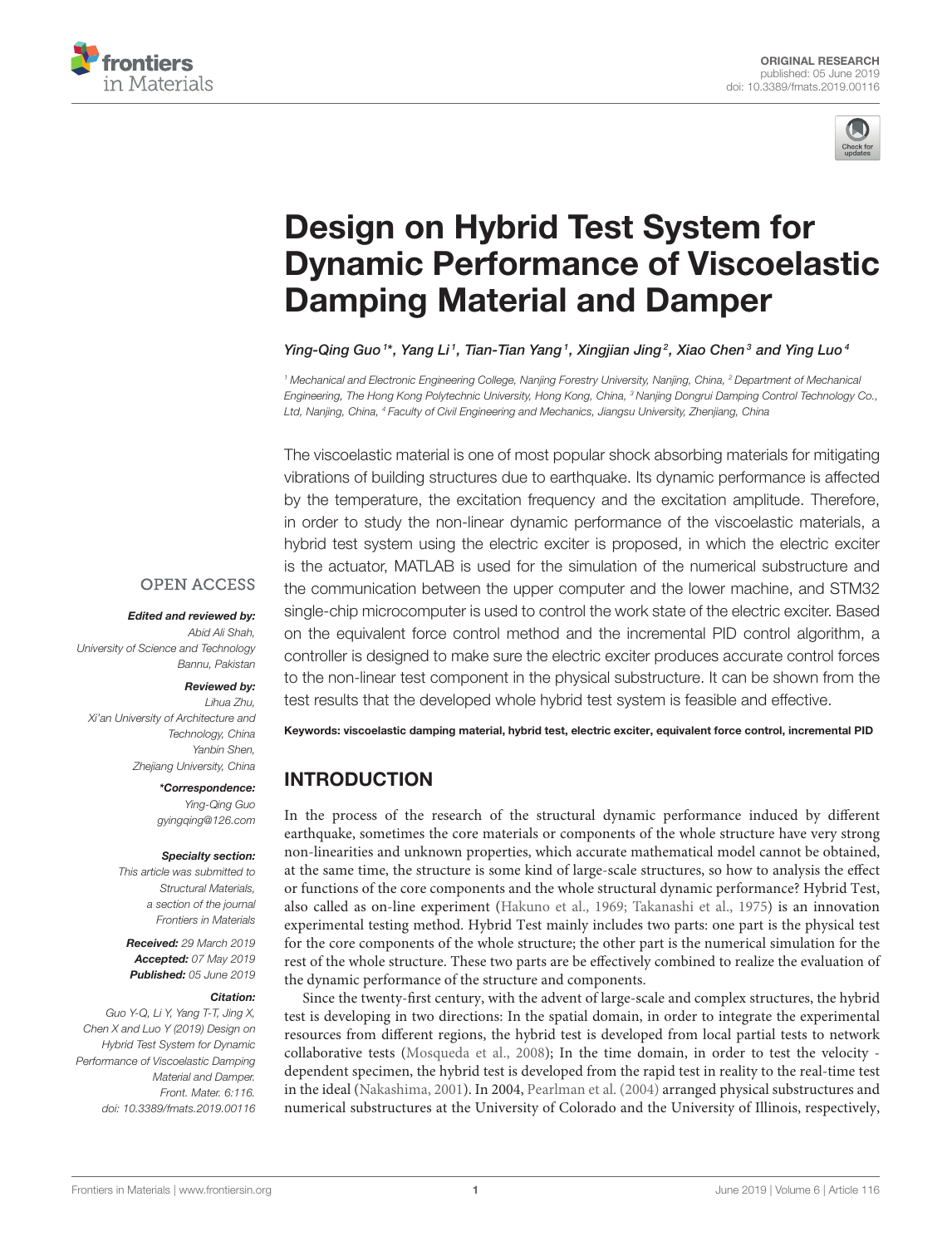the communication between the upper and lower machines relied on the network, which is a bold attempt to the division and location restrictions of physical substructures and numerical substructure of the hybrid test. In 2005, [Pan et al. \(2005\)](#page-7-4) developed an Internet online test system which physical test and associated numerical analysis were different location, and the two locations communicate over the Internet. In 2006, [Takahashi and Fenves \(2006\)](#page-7-5) developed an object-oriented software framework for distributed experimental-computational simulation of structural systems. And they carried out a distributed pseudo-dynamic test using a client-server approach, in which the server program controlled the test equipment in Japan and the client program performed the computational simulation in the United States. In 2009, [Carrion et al. \(2009\)](#page-7-6) presented an approach for real-time hybrid simulation in which compensation for actuator dynamics was implemented using a model-based feed forward compensator. In 2012, [Saouma et al.](#page-7-7) [\(2012\)](#page-7-7) developed a specialized software written explicitly to perform, single site, hybrid simulation ranging from pseudodynamic to hard real time ones to improve the computational engine of the hybrid test. [Chen et al. \(2012\)](#page-7-8) presented a realtime hybrid simulation system which included the hydraulic actuators, the IT control architecture, an integration algorithm, and actuator delay compensation. The integration algorithm provided a robust and accurate solution to the equations of motion, and the adaptive inverse compensation method ensured the accurate application of the command displacements to experimental substructure(s) by servo-hydraulic actuators. In 2013, [Gao et al. \(2013\)](#page-7-9) proposed and validated an H loop shaping design for actuator motion control in real-time hybrid simulation to improve both the stability limit and test accuracy compared with several existing strategies. Furthermore, the feature of the strategy was its robust performance in terms of unmodeled dynamics and uncertainties. In 2016, Na and Kim [\(2016\)](#page-7-10) developed a non-linear finite element analysis program for hybrid, in which the fixed number iteration method and parallel computational technique was used to shorten the computational time. And, in the real-time control system, the inter-communication between a substructure and an analysis program was simplified. In 2017, [Fermandois and Spencer](#page-7-11) [\(2017\)](#page-7-11) presented a framework for multi-axial real-time hybrid simulation, which consisted in prescribing multiple degrees-offreedom at the interface between numerical and experimental substructures by using a multi-actuator loading assembly. The multi-axial real-time hybrid simulation was carried out for a single-story building structure. [Xu et al. \(2017\)](#page-8-1) developed a hybrid dynamic test system based on electro dynamic fatigue test machine. In this hybrid test system, the electro dynamic fatigue test machine was used as the actuator, simulation program was made based on MATLAB which was easy to modify and debug in accordance with the real test's requirements; the highperformance STM32 single-chip microcomputer was used as the core control chip.

The viscoelastic material is one of most popular shock absorbing materials for mitigating vibrations of building structures due to earthquake [\(Xu et al., 2019\)](#page-8-2). Its dynamic performance is affected by the temperature, the excitation frequency and the excitation amplitude. This paper presents a hybrid test system to study the non-linear dynamic performance of the viscoelastic materials. In the hybrid test system, the electric exciter is the actuator, MATLAB is used for the simulation of the numerical substructure and the communication between the upper computer and the lower machine, and STM32 single-chip microcomputer is used to control the work state of the electric exciter. Based on the equivalent force control method and the incremental PID control algorithm, a controller is designed to make sure the electric exciter produces accurate control forces to the non-linear test component in the physical substructure. The whole hybrid test system is tested, and the viscoelastic damper adopted as the non-linear test component. The test results show that the developed whole hybrid test system is feasible and effective.

## DESIGN SCHEME OF HYBRID TEST **SYSTEM**

The hybrid test system using the electric exciter mainly includes two parts: the upper computer and the lower machine (that is the physical substructure), as shown in **[Figure 1](#page-2-0)**. In the upper computer, MATLAB is used to write the numerical substructure program and the communication program between the upper computer and the lower machine. The numerical substructure program will realize the modeling and simulation of the numerical substructure. Through the communication program, the upper computer can send the command signals to the lower machine, and accept the displacement or the force signals transmitted by the lower machine. The lower machine, the physical substructure, mainly includes the non-linear test component, the controller, the electric exciter and sensors. The controller takes STM32 single-chip microcomputer as the main controller to write the serial communication program of the upper and the lower machine, the electric exciter control program and sensors data acquisition procedure.

**[Figure 2](#page-2-1)** shows the detail design scheme diagram of the hybrid test system. The electric exciter is as the actuator (that is, the power source of the whole system) to realize the loading of the vibration force of the non-linear test component. The STM32 single-chip microcomputer is as the core control chip to realize the data communication between the upper computer and the lower machine, the data collection of the sensors and the drive control of the exciter by using the PID controller. MATLAB is used to complete the modeling and simulation of the numerical substructure and the data communication of the upper computer and the lower machine. Serial communication mode is adopted to realize the real-time two-way communication between STM32 single-chip microcomputer and MATLAB in the upper computer, and to establish the relationship between the numerical substructure and the physical substructure.

## DESIGN OF THE HYBRID TEST SYSTEM **CONTROLLER**

In this paper, the electric exciter is as the actuator, which works on the non-linear test component according to the control signal coming from the upper computer. Here the viscoelastic damper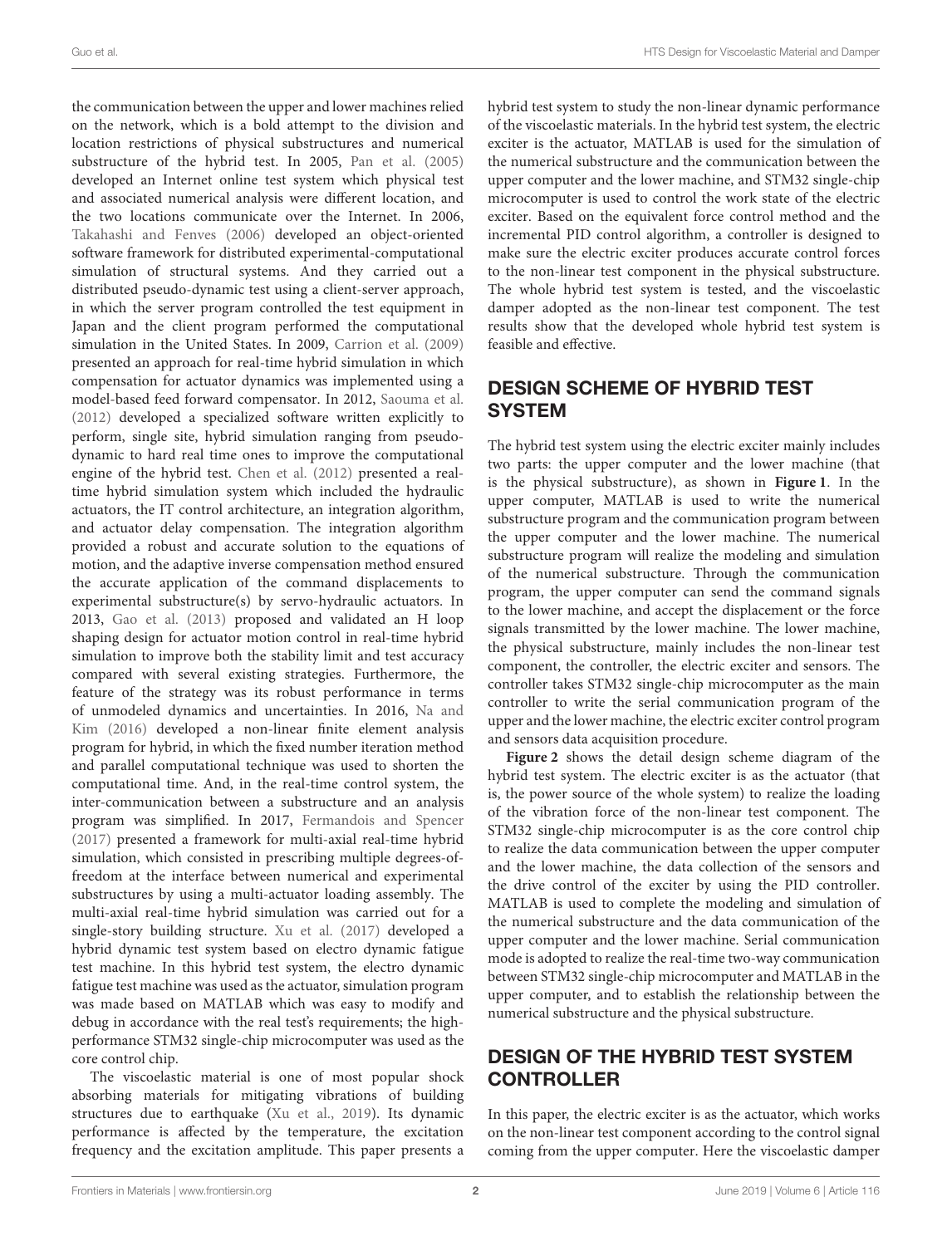

<span id="page-2-0"></span>

<span id="page-2-1"></span>is chosen as the non-linear test component. In order to make the electric exciter to produce accurate control forces, the equivalent force control method and the incremental PID control algorithm are used at the same time, as shown in **[Figure 3](#page-3-0)**.

## Equivalent Force Control Method

For the electric exciter, its control current is linear with the force it produces. While the test component is non-linear, the equivalent force control method [\(Wu et al., 2007;](#page-8-3) [Bursi et al., 2008\)](#page-7-12) is used to determine the control signal of the electric exciter. The equations of motion, the expressions of the displacement and the velocity in discrete time are as follows:

$$
Ma_{i+1} + Cv_{i+1} + R_N d_{i+1} + R_E d_{i+1} = F_{i+1}
$$
 (1)

$$
d_{i+1} = d_i + \Delta t v_i + \frac{\Delta t^2}{4} (a_i + a_{i+1})
$$
 (2)

$$
v_{i+1} = v_i + \frac{\Delta t}{2}(a_i + a_{i+1})
$$
 (3)

Where, **M** and **C** are the mass matrix and the damping matrix of the structure, respectively, which usually are constants;  $\mathbf{R}_N$  is the reaction force vector of the numerical substructure;  $R_E$  is the reaction force vector of the non-linear test component; *i* is the time step;  $d_i$ ,  $v_i$ ,  $a_i$ are the displacement, the velocity and the acceleration, respectively;  $\Delta t$  is the integral time interval; **F** is the external load vector.

According to Equations (2, 3), the speed and the acceleration of step  $i+1$  can be described as:

$$
a_{i+1} = \frac{4}{\Delta t^2}(-d_i - \Delta t v_i - \frac{\Delta t^2}{4}a_i + d_{i+1})
$$
 (4)

$$
v_{i+1} = -\frac{2}{\Delta t}d_i - v_i + \frac{2}{\Delta t}d_{i+1}
$$
 (5)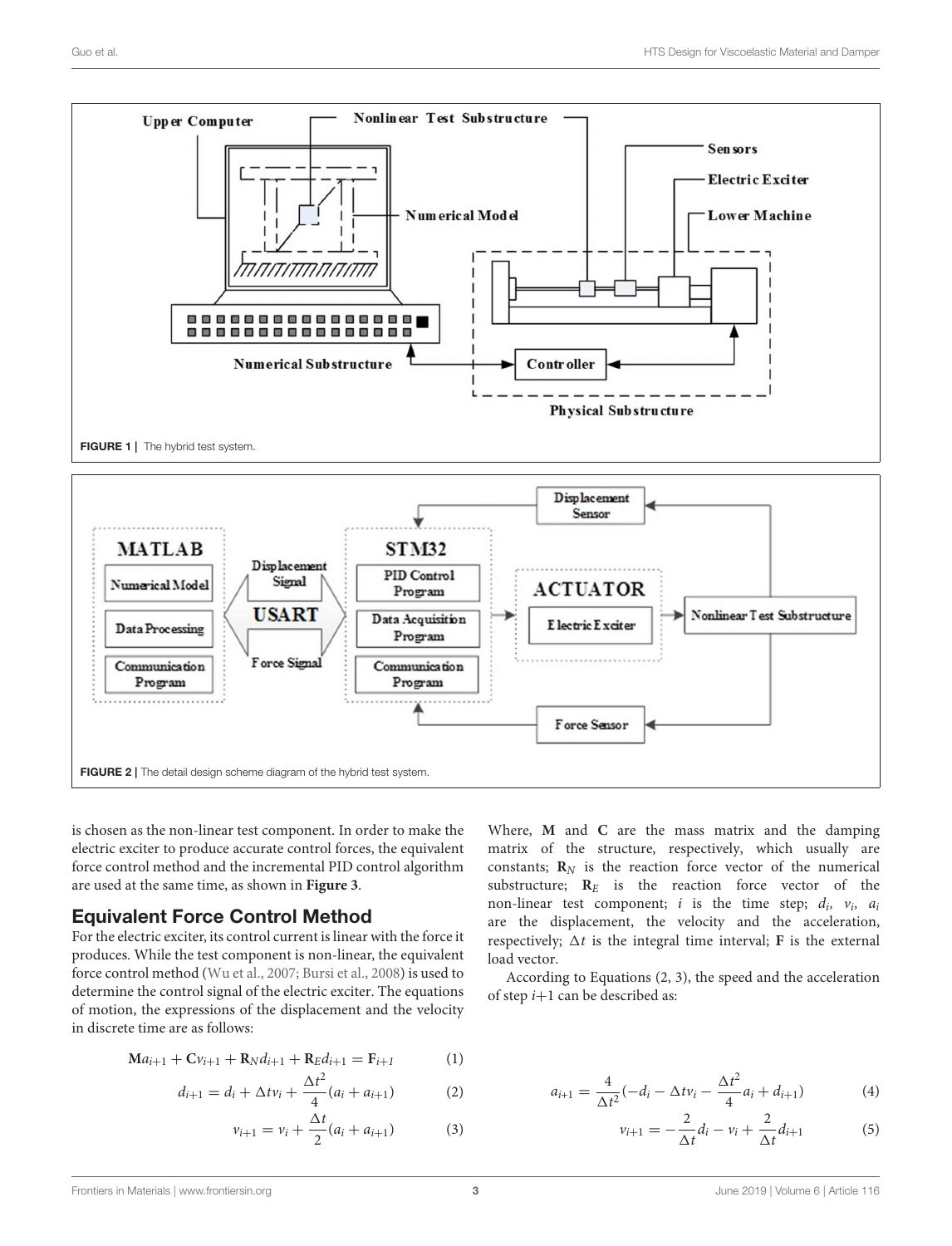

<span id="page-3-0"></span>Substitute Equations (4, 5) into Equation (1):

$$
\mathbf{R}_N d_{i+1} + \mathbf{K}_{PD} d_{i+1} + \mathbf{R}_E d_{i+1} = \mathbf{F}_{EQ,i+1} \quad (6)
$$

$$
\mathbf{K}_{PD} = \frac{4\mathbf{M}}{\Delta t^2} + \frac{2\mathbf{C}}{\Delta t} \quad (7)
$$

$$
\mathbf{F}_{EQ,i+1} = \mathbf{F}_{i+1} + \mathbf{M}a_i + (\frac{4\mathbf{M}}{\Delta t} + \mathbf{C})v_i + (\frac{4\mathbf{M}}{\Delta t^2} + \frac{2\mathbf{C}}{\Delta t})d_i \quad (8)
$$

 $K_{PD}$  is a pseudo-stiffness matrix.  $F_{EO,i+1}$  is the equivalent force for each load cycle, which consists of two parts, the external excitation force  $F_{i+1}$  in the current loading cycle and the pseudodynamic effect calculated according to the displacement response in this period. Equation (6) is a non-linear equation about the displacement variable  $d_{i+1}$ , which can also be regarded as an equilibrium equation about the equivalent force  $\mathbf{F}_{EO,i+1}$ . Meanwhile it can be seen from Equation (6) that the left side of the equation is added by the damping force  $\mathbf{R}_N d_{i+1}$  of the numerical substructure, the pseudo-dynamic  $\mathbf{K}_{PD}d_{i+1}$  and the experimental reaction force  $\mathbf{R}_{EO}d_{i+1}$  of the non-linear test component,and the right side of the equation can be regarded as the equivalent external force  $F_{EQ,i+1}$ . So the solution of the equation is the displacement  $d_{i+1}$  of the effect system under the influence of equivalent external force.

The equivalent force control method uses a closed-loop control system, that is, a feedback control method,the control method makes the feedback force [left side of Equation (6)] equal to the equivalent force [right side of Equation (6)]steadily and asymptotically, as shown in **[Figure 3](#page-3-0)**. In each integral time interval  $\Delta t$ , with the equivalent force controller and the force conversion coefficient  $C$   $_F$ , the equivalent force difference  $\mathbf{E}_{EO,i+1}(t)$  between the equivalent force command  $\mathbf{F}_{EO,i+1}(t)$ and the equivalent force feedback value  $F'_{EQ,i+1}(t)$  obtain the next force command  $\mathbf{F}_{i+1}^c(t)$ . At the end of each loading cycle, when the equivalent force feedback value  $F'_{EQ,i+1}(t)$ can infinitely approximate the equivalent force  $\mathbf{F}_{EO,i+1}(t)$  command in corresponding to the loading cycle, the actual displacement  $d_{i+1}^m(t)$  will be infinitely close to the target displacement  $d_{i+1}(t)$ and will become the solution of Equation (6). By the solution of Equation (6), the exciter outputs a corresponding displacement, which in turn produces equivalent force. Among them,  $C_F$  is the force distribution coefficient, its effect is equivalent to Newton iterative method in the Jacobian matrix, the value of the force distribution coefficient  $C_F$  is as follows:

$$
\mathbf{C}_F = \frac{\mathbf{K}_E}{\mathbf{K}_{PD} + \mathbf{K}_N + \mathbf{K}_E} \tag{9}
$$

Where,  $K_N$  and  $K_E$  are the initial stiffness matrices of the numerical substructure and the non-linear test component respectively.

## Design of the Incremental PID Controller

The function of the controller is enabling the equivalent force feedback value track the equivalent force command accurately, the controller is divided into the inner-loop force controller and the outer-loop equivalent force controller. The outer-loop controller is equal-effect control to calculate the force loading command of the electric exciter by the force distribution coefficient. The inner-loop controller is the force control of the electric exciter, so that the electric exciter can accurately reach the force command. The PID controllers are adopted as these two controllers.

In the control system involving computer technology, most of the traditional analog PID cannot be used successfully, because the computer cannot perform integral or differential operation directly,computers can only be simulated infinitely to approach this mathematical calculation in other ways. On the other hand, in the single-chip microcomputer technology, the signal acquisition is also discrete, only can collect signal for feedback periodically through the signal acquisition module. Digital PID algorithm is divided into two kinds, the incremental PID algorithm and the position PID algorithm. The position PID algorithm directly produces the final output of the system in each control period, which is a relatively direct control method. But in this approach, each of the previous errors are accumulated, and the entire system is closely linked before and after each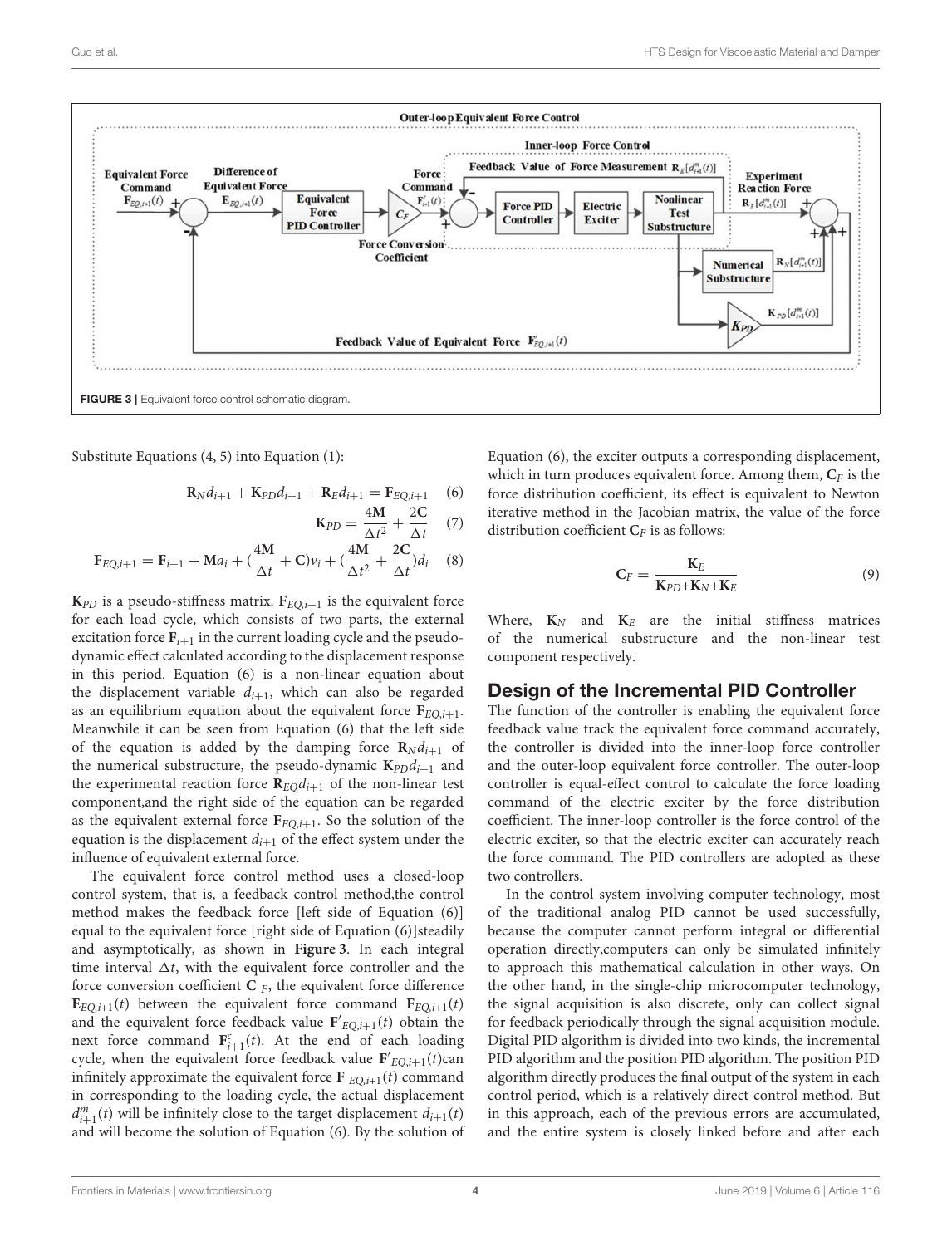adjustment cycle. It can easily lead to excessive adjustment of the amplitude, and even cause serious control accidents. The incremental PID algorithm converts the analog signal into a digital signal, which is convenient for computer calculation and the single-chip acquisition. On the other hand, compared with the position PID algorithm, the incremental PID algorithm has a smaller calculation, which can guarantee the reliability and realtime performance of the system. Therefore, the incremental PID controller is chosen, and the discrete incremental PID algorithm is as follows:

$$
u(k) = K_p\{e(k) + \frac{T}{T_i} \sum_{k=0}^{m} e(k) + \frac{T_d}{T} [e(k) - e(k-1)]\} \quad (10)
$$

Where,  $u(k)$  is the output of the k-th sampling period of the control system, and  $e(k)$  is the input deviation of the  $k$ -th sampling period of the control system;  $K_p$  is the proportional coefficient of the control system;  $T_i$  is the integral time constant of the control system;  $T_d$  is the differential time constant of the control system; and  $T$  is the system sampling period. According Equation (10) the output value of the  $k-1$ -th sampling cycle is:

$$
u(k-1) = K_p\{e(k-1) + \frac{T}{T_i} \sum_{k=0}^{m} e(k-1) + \frac{T_d}{T} [e(k-1) - e(k-2)]\}
$$
 (11)

The each adjustment cycle output of the incremental PID controller is the increment of adjustment on the basis of the first 2 times adjustment cycles, so by subtracting Equation (11) from Equation (10), the output equation of the incremental PID controller can be obtained:

$$
\Delta u(k) = u(k) - u(k-1)\Delta u(k) = Ae(k) + Be(k-1) + Ce(k-2)
$$
 (12)

Where,  $A = K_p(1 + \frac{T}{T_i} + \frac{T_d}{T});$   $B = K_p(1 + 2\frac{T_d}{T});$   $C = K_p \frac{T_d}{T}.$ 

## Simulation Model of System

According to the above principle of equivalent force control, the Matlab/Simulink simulation model of the equivalent force control system of the hybrid test system is shown in **[Figure 4](#page-5-0)**. In the hybrid test system there are two PID controllers, an innerloop force PID controller and an outer-loop equivalent force PID controller. The "Subsystem" block includes the electric exciter model and the inner-loop force PID controller. The input of the inner-loop force PID controller is the difference between the target force and the actual force, and the output is the control value of the electric exciter. The function of the outer-loop equivalent force PID controller is "forcing" the motion Equation (6) of the hybrid test system to be established to ensure the stability and accuracy of the whole hybrid test system. And its input is the difference of equivalent force.

In the simulation model the viscoelastic damper is chosen as the non-linear test component, and its transfer function is:

$$
Fs = \frac{1}{Ce \cdot s + Ke} \tag{13}
$$

Where Ce is the equivalent damping of the viscoelastic damper and  $K_e$  is the equivalent stiffness of the viscoelastic damper. According to the basic theory of the viscoelastic damper, its parameters can be obtained. The shear modulus is:

$$
G_1 = \frac{F_1 \times h}{n \times A \times u_0} \tag{14}
$$

The loss factor is:

$$
\eta = \frac{F_2}{F_1} \tag{15}
$$

The loss modulus is:

$$
G_2 = \eta G_1 \tag{16}
$$

The equivalent stiffness is:

$$
Ke = \frac{F_1}{u_0} = \frac{G_1 A}{h}
$$
 (17)

The equivalent damping is:

$$
Ce = \frac{\eta K_E}{\omega} = \frac{G_2 A}{\omega h}
$$
\n(18)

Where  $n$  is the number of layers of the viscoelastic damping material, A is the shear area of viscoelastic damping material layer, h is the thickness of the viscoelastic damping material layer;  $u_0$  is the maximum displacement of the viscoelastic damper in horizontal direction;  $F_0$  is the maximum damping force of the viscoelastic damper;  $F_1$  is the damping force at the maximum displacement of the viscoelastic damper;  $F_2$  is the damping force at zero displacement of the viscoelastic damper;  $\omega$  is the loading circular frequency.

## TEST ANALYSIS

The test device of the hybrid test system designed in this paper is shown in **[Figure 5](#page-5-1)**. The physical substructure is mainly composed of the electric exciter, the force sensor, the displacement sensor, the viscoelastic damper and STM32 controller. The specific model of the electric exciter is KDJ100. Its maximum exciting force is 1,000 N, its maximum amplitude is  $\pm 15$  mm and its maximum current is 30A. A plate viscoelastic damper is used as the non-linear component in the hybrid test system, which consists of an intermediate steel plate, two constrain steel plates and two pieces of viscoelastic material, as shown in **[Figure 6](#page-6-0)**. For each piece of viscoelastic material, its area is  $20 \times 25$ mm, and its thickness is 8 mm. The thickness of all steel plates is 7 mm. The damping of the viscoelastic damper Ce=5KN·s/m, the stiffness of the viscoelastic damper Ke=200 KN/m. Three sets different sinusoidal signals are used to tests the physical substructure. El-Centro earthquake wave and Tianjin earthquake wave are used as the excitation signals of the whole hybrid test system.

Before testing the performance of the whole hybrid test system, the dynamic performance of the physical substructure is tested firstly. Three sets of sinusoidal signals with the same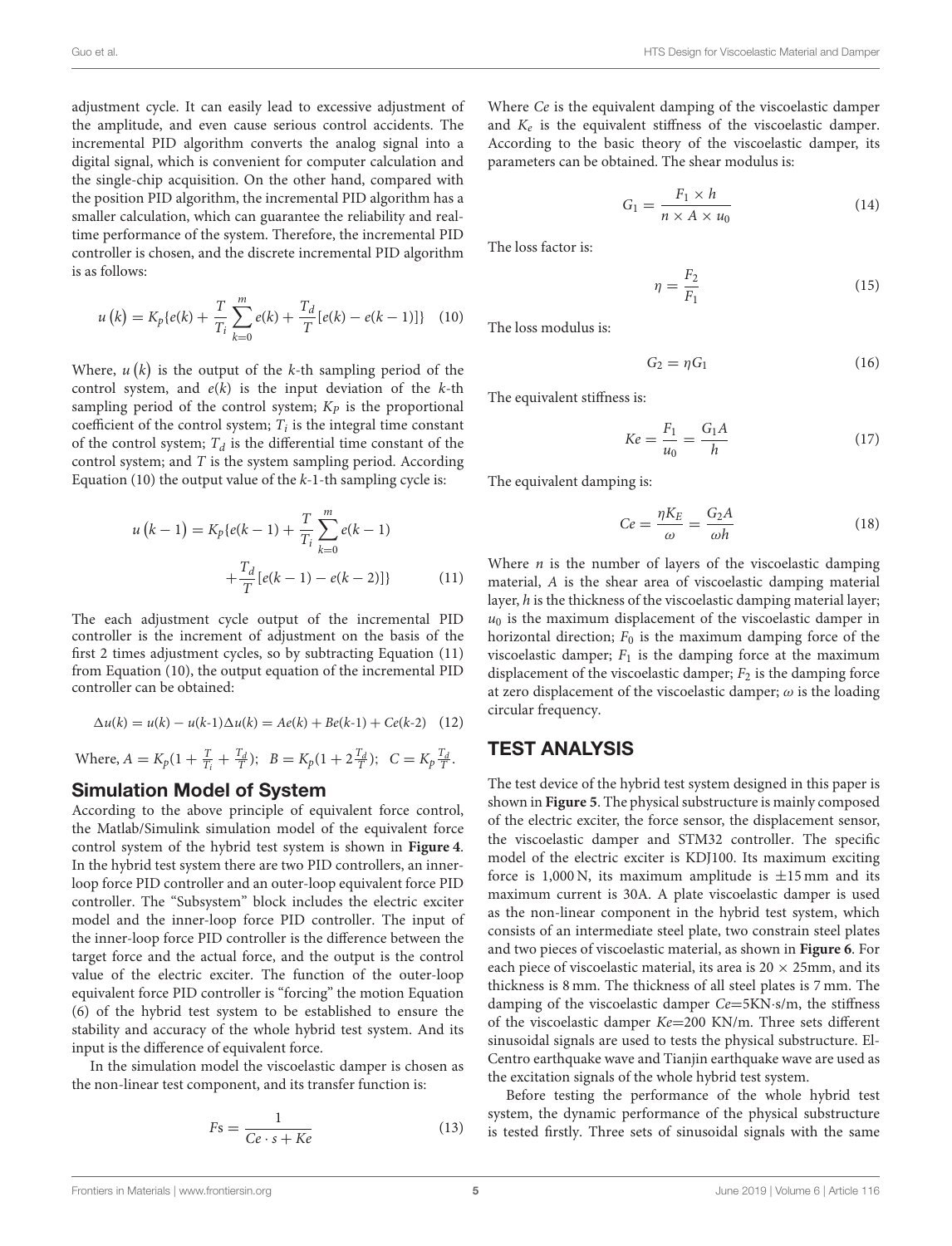

<span id="page-5-0"></span>FIGURE 4 | Simulink simulation model of the equivalent control system.

<span id="page-5-1"></span>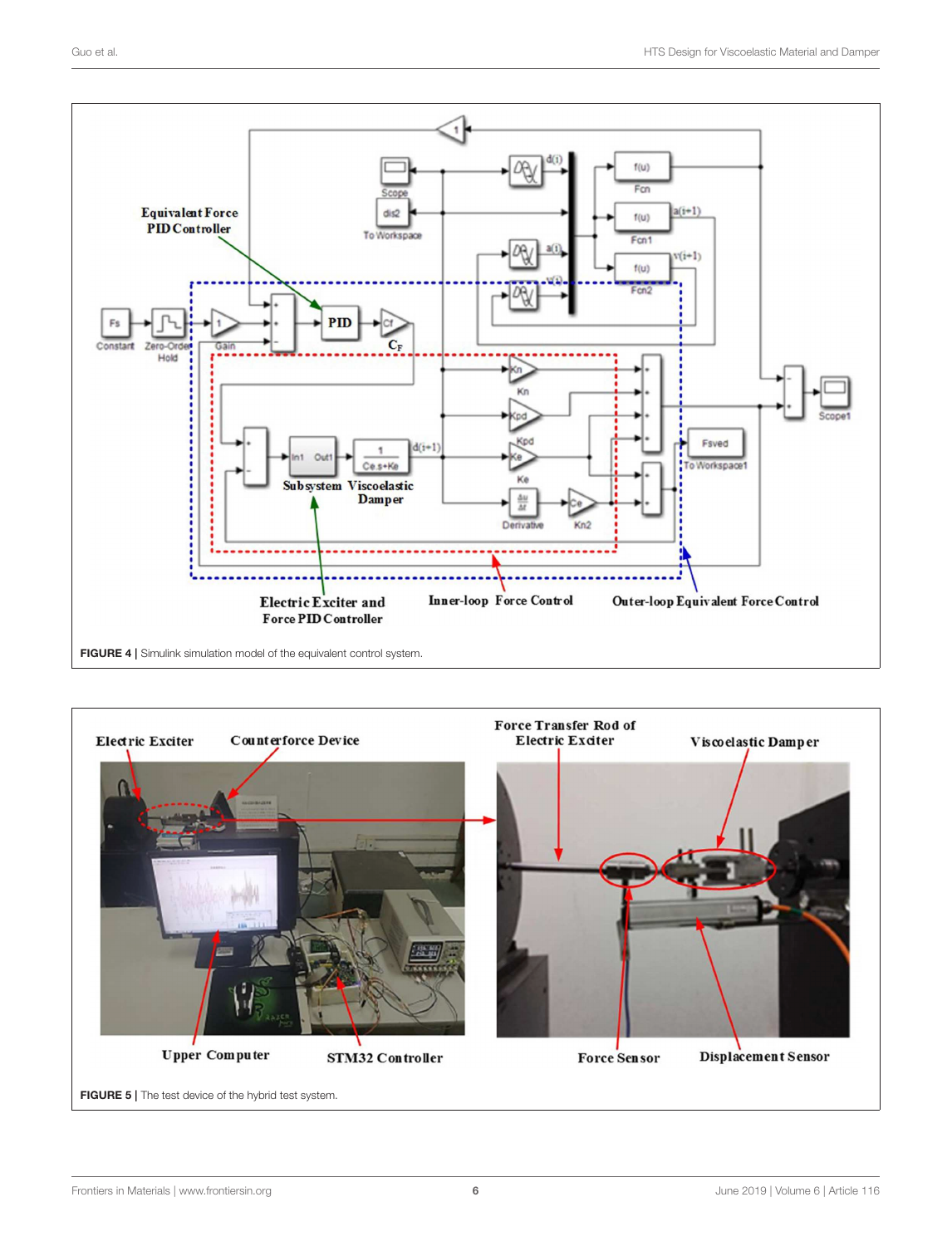

<span id="page-6-0"></span>

<span id="page-6-1"></span>frequency and different amplitudes are used as the control signals of the electric exciter, which will make the electric exciter to produce the frequencies of the forces all are 5 Hz, and the amplitudes of the forces are 5, 100, and 150 N, respectively. Under these three sets of the forces the force-displacement relationship of the viscoelastic damper are detected by using the force sensor and the displacement sensor in the hybrid test system, and then the results are shown in **[Figure 7](#page-6-1)**. It can be seen that at the same loading frequency, with the increase of the force amplitude, the inclination angle of hysteretic curves of the viscous damper decreases, the envelope area increases, that is, the equivalent stiffness of the viscoelastic damper decreases with the increase of the force amplitude, and the energy dissipation capacity increases with the increase of the force amplitude. Meanwhile, it can be obtained that the physical substructure of the hybrid test system can work normally, and the non-linear component, the viscoelastic damper, has strong non-linearity and good energy dissipation characteristics.

El-Centro earthquake wave and Tianjin earthquake wave are used as the excitation signals of the whole hybrid test system to test its performance. Under different earthquake wave excitation, the output forces of the electric exciter collected in real-time are compared with expected output forces, as shown **[Figure 8](#page-7-13)**. It can be seen from **[Figure 8](#page-7-13)** that whether under El-Centro earthquake wave or under Tianjin earthquake wave, the forces

applied to the viscoelastic damper by the electric exciter is in good agreement with the expected forces of theoretical analysis, only there is a certain error at the individual point. Under El-Centro earthquake wave, the maximum force produced by the electric exciter is 191 N, the maximum expected value of the theoretical analysis is 200 N. The absolute error is 9 N and the relative error is 4.5%. The maximum error occurs at the 300th data point, where the experimental value is 141 N and the expected value is 160 N. And the absolute error is 19 N, the relative error is 11.9%. Under Tianjin earthquake wave, the maximum force produced by the electric exciter is 275 N, the maximum expected value of the theoretical analysis is 285 N. The absolute error is 10 N and the relative error is 3.5%. The maximum error appears at the 624th data point, the experimental value is 218 N and the expected value is 250 N. The absolute error is 32 N and the relative error is 12.8%. The main reason for these errors is that the viscoelastic damper is a kind of non-linear damping device, especially the viscoelastic material used in the device has strong non-linear characteristics which dynamic performance is affected by the temperature, the excitation frequency and the excitation amplitude [\(Xu et al., 2016\)](#page-8-4). In the theoretical analysis, the model parameters of the viscoelastic damper are obtained by analyzing the data of its performance experiment. Within the allowable range of error, these model parameters of the viscoelastic damper can meet the requirements of most excitation frequency and excitation amplitude, but they are fixed values and cannot change with the change of the temperature, the excitation frequency and the excitation amplitude. However, the frequency and the amplitude of El-Centro earthquake wave and Tianjin earthquake wave used in the whole hybrid test system are changed at all times. This causes a certain error between the experimental value and the theoretical value at individual points. In addition, the parameters of the PID controller used in the entire hybrid test system are fixed during the whole test process, so that the control requirements under most excitation can be guaranteed. However, the parameters of the PID controller are not adjusted in real time with the change of the non-linear characteristics of the load, so that the optimal control effect cannot be achieved at individual points in the test process, and a certain error occurs.

## CONCLUDING REMARKS

In this paper, a hybrid test system is proposed, in which MATLAB is used for the simulation of the numerical substructure and the communication between the upper computer and the physical substructure; the electric exciter is the actuator; STM32 singlechip microcomputer is used to control the work state of the electric exciter; the viscoelastic damper adopted as the non-linear test component; the force sensor and the displacement sensor are used to measure the force and the displacement of the nonlinear test component. In order to make the electric exciter to produce accurate control forces to the non-linear test component in the physical substructure, the controller is designed based on the equivalent force control method and the incremental PID control algorithm. The dynamic performance of the physical substructure and the performance of the whole hybrid test system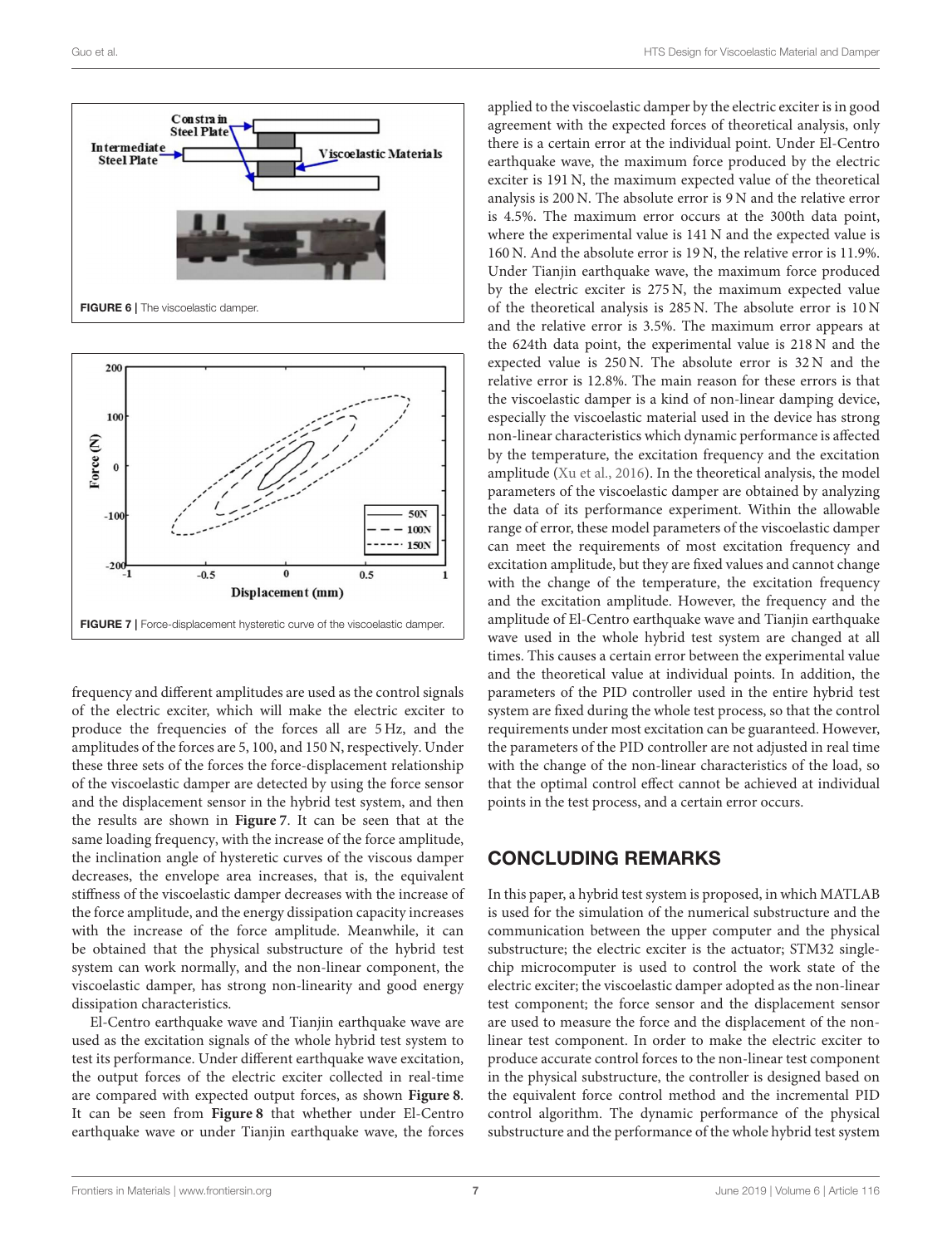

<span id="page-7-13"></span>are tested. The test results show that the physical substructure can work normally; the viscoelastic damper has strong non-linearity and good energy dissipation characteristics; and the whole system is feasible and effective.

## DATA AVAILABILITY

All datasets generated for this study are included in the manuscript and/or the supplementary files.

## AUTHOR CONTRIBUTIONS

Y-QG proposed the idea of this paper. Under the guidance of Y-QG, YaL, XC, XJ, and YiL finish end the numerical analysis.

## **REFERENCES**

- <span id="page-7-12"></span>Bursi, O. S., Gonzalez-Buelga, A., and Vulcan, L. (2008). Novel coupling rosen brock-based algorithms for real-time dynamic substructure testing. Earthqu. Eng. Struct. Dynam. 37, 339–360. doi: [10.1002/eqe.757](https://doi.org/10.1002/eqe.757)
- <span id="page-7-6"></span>Carrion, J. E., Spencer B. F. Jr., and Phillips, B. M. (2009). Real-time hybrid simulation for structural control performance assessment. Earthqu. Eng. Eng. Vibrat. 8, 481–492. doi: [10.1007/s11803-009-9122-4](https://doi.org/10.1007/s11803-009-9122-4)
- <span id="page-7-8"></span>Chen, C., Ricles, J. M., Karavasilis, T. L., Chae, Y., and Sause, R. (2012). Evaluation of a real-time hybrid simulation system for performance evaluation of structures with rate dependent devices subjected to seismic loading. Eng. Struct. [35, 71–82. doi: 10.1016/j.engstruct.2011.](https://doi.org/10.1016/j.engstruct.2011.10.006) 10.006
- <span id="page-7-11"></span>Fermandois, G., and Spencer, B. F. Jr. (2017). Model-based framework for multi-axial real-time hybrid simulation testing. Earthqu. Eng. Eng. Vibrat. 16, 671–691. doi: [10.1007/s11803-017-0407-8](https://doi.org/10.1007/s11803-017-0407-8)
- <span id="page-7-9"></span>Gao, X., Castaneda, N., and Dyke, S. J. (2013). Real time hybrid simulation: from dynamic system, motion control to experimental error. [Earthqu. Eng. Struct. Dynam.](https://doi.org/10.1002/eqe.2246) 42, 815–832. doi: 10.1002/ eqe.2246
- <span id="page-7-0"></span>Hakuno, M., Shidawara, M., and Hara, T. (1969). Dynamic destructive test of a cantilever beam, controlled by an analog-computer. Trans. Jpn. Soc. Civil Eng. 1969, 1–9. doi: [10.2208/jscej1969.1969.171\\_1](https://doi.org/10.2208/jscej1969.1969.171_1)

YaL, T-TY, and XC finished the experiment of the hybrid test system. Y-QG, YaL, T-TY, and XJ jointly completed the writing of the article. YiL helped in proof reading of overall presentation and experimental data.

## ACKNOWLEDGMENTS

The work was supported by The National Key R&D Programs of China with Grant Numbers (2016YFE0119700 and 2016YFE0200500), Jiangsu International Science and Technology Cooperation Program with Grant Number (BZ2018058), the Program of Chang Jiang Scholars of Ministry of Education, Ten Thousand Talent Program of Leading Scientists and the Program of Jiangsu Province Distinguished Professor.

- <span id="page-7-1"></span>Mosqueda, G., Stojadinovic, B., Hanley, J., Sivaselvan, M. (2008). Hybrid seismic response simulation on a geographically distributed bridge model. J. Struct. Eng. 134, 535–543. doi: [10.1061/\(ASCE\)0733-9445\(2008\)134:4\(535\)](https://doi.org/10.1061/(ASCE)0733-9445(2008)134:4(535))
- <span id="page-7-10"></span>Na, O., and Kim, S. (2016). Multi-directional structural dynamic test using optimized real-time hybrid control system. Exp. Techn. 40, 441–452. doi: [10.1007/s40799-016-0047-3](https://doi.org/10.1007/s40799-016-0047-3)
- <span id="page-7-2"></span>Nakashima, M. (2001). Development, potential, and limitations of real-time online (pseudo-dynamic) testing. Philos. Trans. R. Soc. A Math. Phys. Eng. Sci. 359, 1851–1867. doi: [10.1098/rsta.2001.0876](https://doi.org/10.1098/rsta.2001.0876)
- <span id="page-7-4"></span>Pan, P., Tada, M., and Nakashima, M. (2005). Online hybrid test by internet linkage of distributed test-analysis domains. Earthqu. Eng. Struct. Dynam. 34, 1407–25. doi: [10.1002/eqe.494](https://doi.org/10.1002/eqe.494)
- <span id="page-7-3"></span>Pearlman, L., Kesselman, C., Gullapalli, S., Spencer, B. F Jr., Futrelle, J., Ricker, K., et al. (2004). "Distributed hybrid earthquake engineering experiments: experiences with a ground-shaking grid application," in 13th IEEE International Symposium on High Performance Distributed Computing, Proceedings (Honolulu, HI), 14–23. doi: [10.1109/HPDC.2004.1323474](https://doi.org/10.1109/HPDC.2004.1323474)
- <span id="page-7-7"></span>Saouma, V., Kang, D. H., and Haussmann, G. (2012). A computational finiteelement program for hybrid simulation. Earthqu. Eng. Struct. Dynam. 41, 375–389. doi: [10.1002/eqe.1134](https://doi.org/10.1002/eqe.1134)
- <span id="page-7-5"></span>Takahashi, Y., and Fenves, G. L. (2006). Software framework for distributed experimental-computational simulation of structural systems. Earthqu. Eng. Struct. Dynam. 35, 267–291. doi: [10.1002/eqe.518](https://doi.org/10.1002/eqe.518)